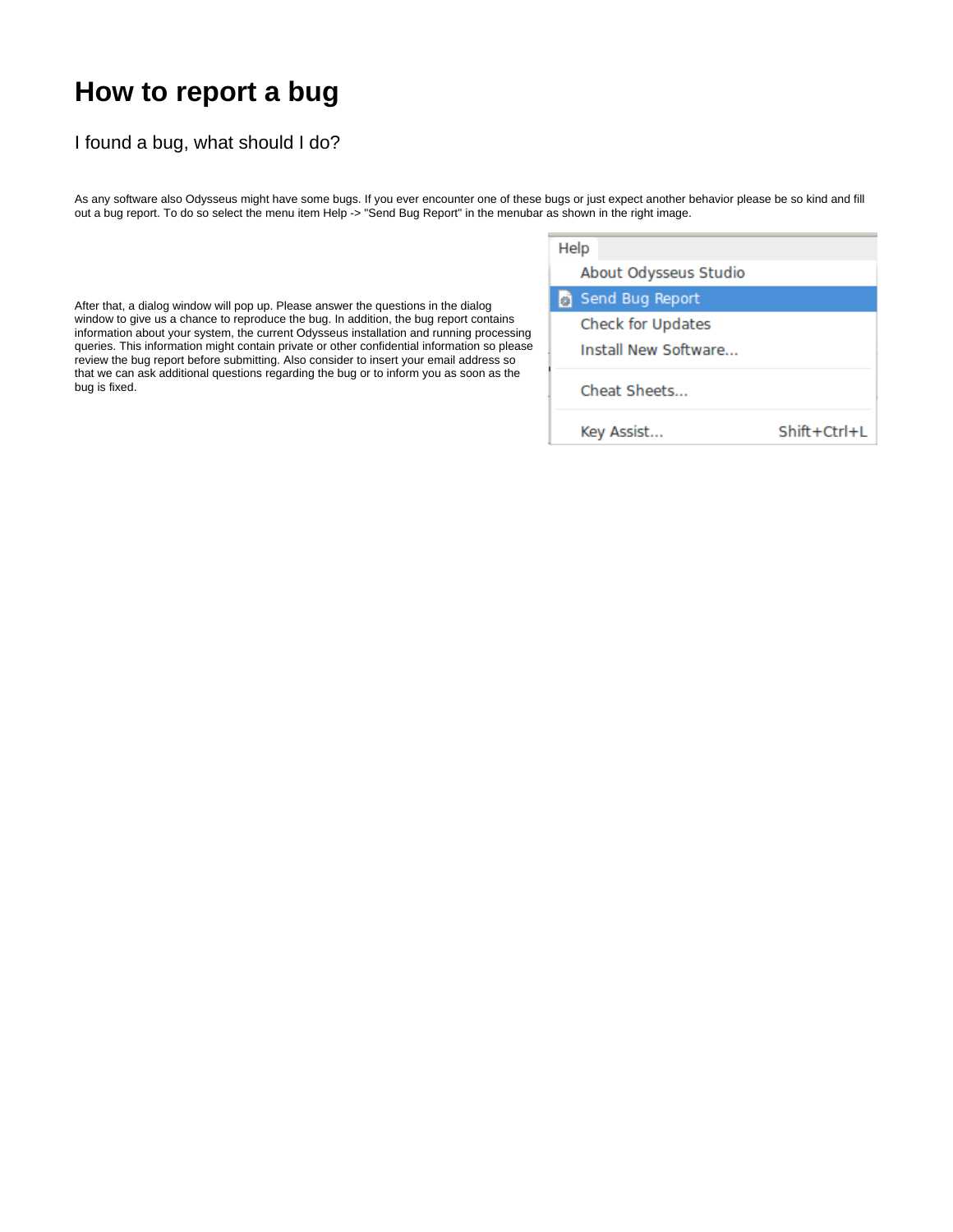| 主<br>Send bug report                                                                                                                                                        |                  |                 | $\mathsf{x}$ |
|-----------------------------------------------------------------------------------------------------------------------------------------------------------------------------|------------------|-----------------|--------------|
| Odysseus Bug Report                                                                                                                                                         |                  |                 |              |
| Please answer the questions and look through the generated report before sending the bug report.<br>The more information you can provide, the more we can improve Odysseus. |                  |                 |              |
| Detail Information Report Information                                                                                                                                       |                  |                 |              |
| Title of your report                                                                                                                                                        |                  |                 |              |
| Odysseus Bug Report                                                                                                                                                         |                  |                 |              |
| If you want a reply please enter a valid e-mail adress                                                                                                                      |                  |                 |              |
| Test@test.de                                                                                                                                                                |                  |                 |              |
| What led up to the situation?                                                                                                                                               |                  |                 |              |
|                                                                                                                                                                             |                  |                 |              |
|                                                                                                                                                                             |                  |                 |              |
|                                                                                                                                                                             |                  |                 |              |
|                                                                                                                                                                             |                  |                 |              |
|                                                                                                                                                                             |                  |                 |              |
|                                                                                                                                                                             |                  |                 |              |
|                                                                                                                                                                             |                  |                 |              |
| What exactly did you do (or not do) that was effective (or ineffective)?                                                                                                    |                  |                 |              |
|                                                                                                                                                                             |                  |                 |              |
|                                                                                                                                                                             |                  |                 |              |
|                                                                                                                                                                             |                  |                 |              |
|                                                                                                                                                                             |                  |                 |              |
|                                                                                                                                                                             |                  |                 |              |
|                                                                                                                                                                             |                  |                 |              |
|                                                                                                                                                                             |                  |                 |              |
| What was the outcome of this action?                                                                                                                                        |                  |                 |              |
|                                                                                                                                                                             |                  |                 |              |
|                                                                                                                                                                             |                  |                 |              |
|                                                                                                                                                                             |                  |                 |              |
|                                                                                                                                                                             |                  |                 |              |
|                                                                                                                                                                             |                  |                 |              |
|                                                                                                                                                                             |                  |                 |              |
|                                                                                                                                                                             |                  |                 | $\sim$       |
| What outcome did you expect instead?                                                                                                                                        |                  |                 |              |
|                                                                                                                                                                             |                  |                 | Λ            |
|                                                                                                                                                                             |                  |                 |              |
|                                                                                                                                                                             |                  |                 |              |
|                                                                                                                                                                             |                  |                 |              |
|                                                                                                                                                                             |                  |                 |              |
|                                                                                                                                                                             |                  |                 |              |
|                                                                                                                                                                             |                  |                 |              |
|                                                                                                                                                                             |                  |                 |              |
|                                                                                                                                                                             | Set JIRA account | Send Bug report | Cancel       |
|                                                                                                                                                                             |                  |                 |              |

You can add your JIRA account (ask for one at odysseus[at]uni-oldenburg.de) and each report is assigned to you directly.

In addition, you can send a bug report when Odysseus complains about an occurred problem during query parsing or processing as shown in the figure below. In this case, the bug report will also contain the reported execution error.